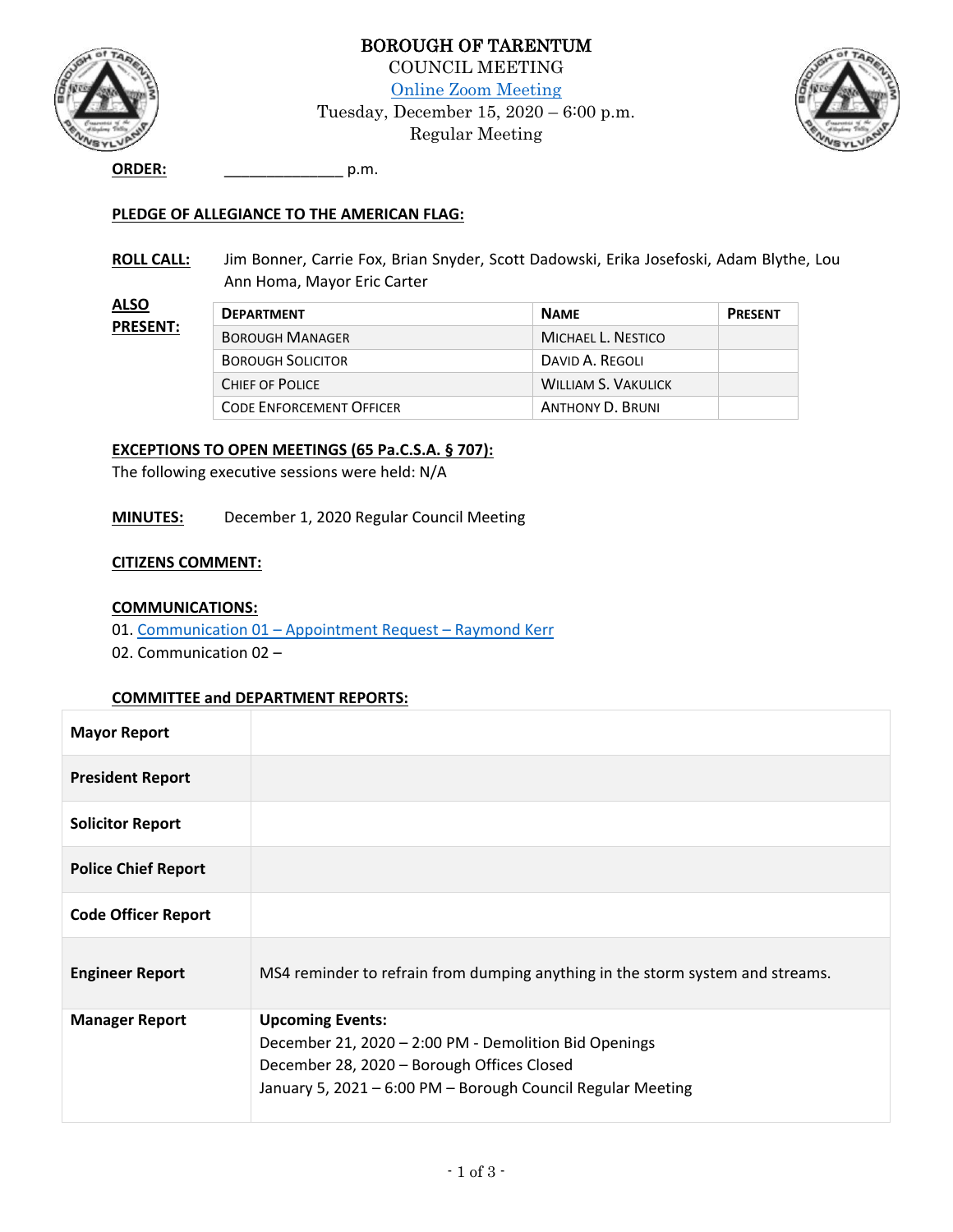

**Special Events/**

**Tourism**

[Online Zoom Meeting](https://us02web.zoom.us/j/7242241818)

Tuesday, December 15, 2020 – 6:00 p.m. Regular Meeting



**Mr. Snyder**

## **New Business:** ❖ Motion to adopt [Ordinance #20-03:](http://tarentumboro.com/wp-content/uploads/2020/12/20-03-Tax-Rate-Ordinance-Draft.pdf) ORDINANCE OF THE BOROUGH OF TARENTUM, COUNTY OF ALLEGHENY, COMMONWEALTH OF PENNSYLVANIA, FIXING THE TAX RATE FOR THE YEAR 2021 AT A RATE OF 5.48 MILLS. ❖ Motion to adopt [Resolution #20-18:](http://tarentumboro.com/wp-content/uploads/2020/12/R20-18-Operating-Budget-2021-Draft.pdf) RESOLUTION OF THE BOROUGH OF TARENTUM, COUNTY OF ALLEGHENY, COMMONWEALTH OF PENNSYLVANIA ADOPTING THE 2021 OPERATING BUDGET FOR THE BOROUGH OF TARENTUM. ❖ Motion to adopt [Resolution #20-19:](http://tarentumboro.com/wp-content/uploads/2020/12/R20-19-Vacant-Property-Recovery-Program-1223-K-14-Draft.pdf) RESOLUTION OF THE BOROUGH OF TARENTUM, COUNTY OF ALLEGHENY, COMMONWEALTH OF PENNSYLVANIA APPROVING THE ACQUISITION AND SUBSEQUENT DISPOSITION OF NUMEROUS PARCELS OF VACANT PROPERTY KNOWN AS BLOCK AND LOT NUMBER 1223-K-14 WOULD BE IN ACCORD WITH THE COMPREHENSIVE PLAN OF TARENTUM BOROUGH. ❖ Motion to accept the resignation of Erika Josefoski as council person for the First Ward. ❖ Motion to direct the Borough Manager to advertise for interested candidates to fill the unexpired term of council member of the First Ward. **Public Works** Ms. Homa **Utilities Mr. Bonner AVNCOG Ms. Fox Comprehensive Plan Ms. Homa Ms. Homa Ms. Homa Ms. Homa Ms. Homa Ms. Homa Parks/Recreation/ Library Ms. Fox**